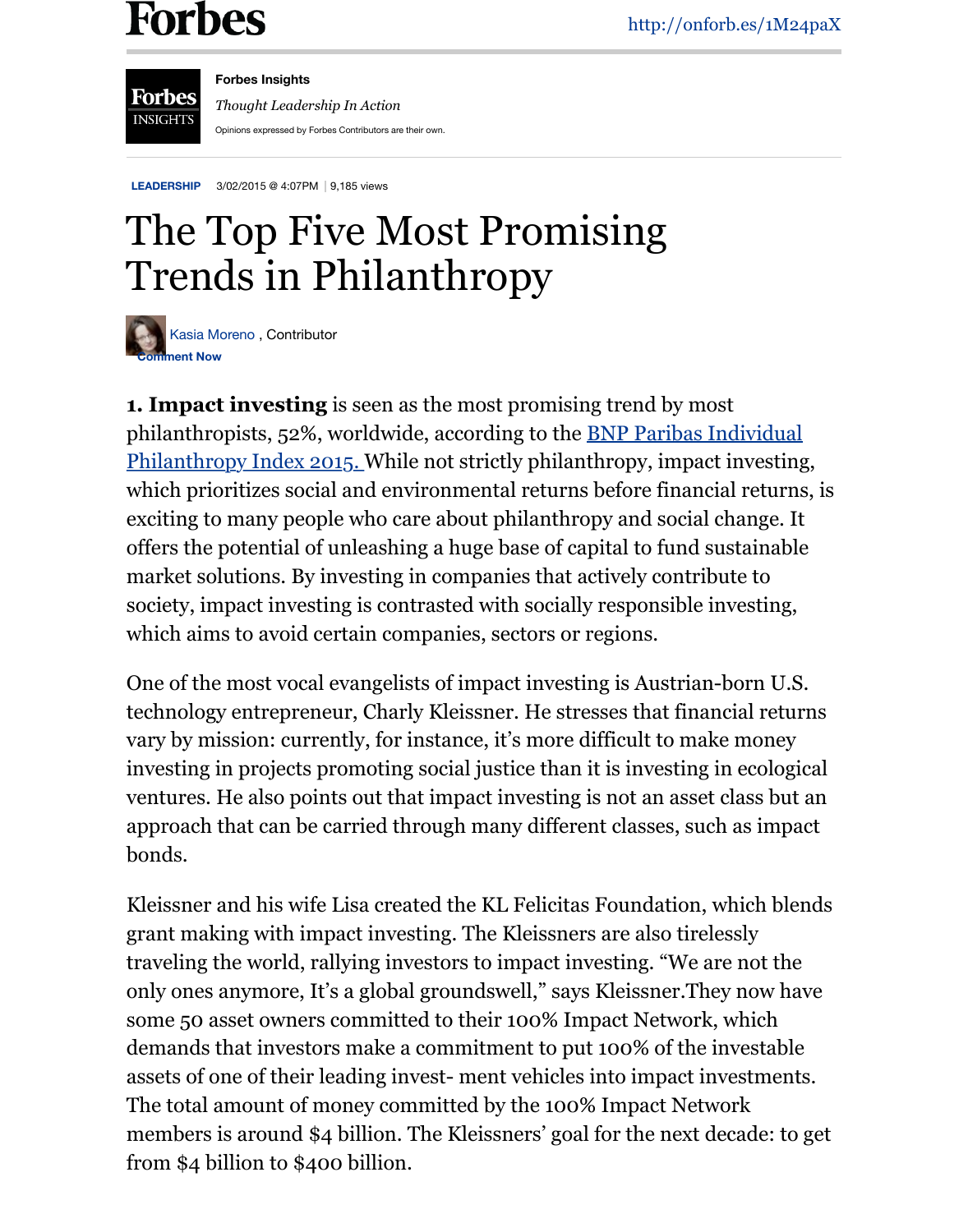**2 & 3 Collaborative philanthropy** (51%) and **Sharing of data, best practices, needs and skills** (51%) closely follow impact investing as promising trends. This is understandable considering the large number of organizations and the resulting fragmentation of the sector. Collaboration is one way to make it effective. "I don't have a problem with the large number of organizations as long as they talk to each other," says Gerry Salole, chief executive of the European Foundation Centre.

Although many philanthropists see this area as important, the ability to collaborate is an Achilles heel for many foundations, according to Salole. As autonomous and independent entities, they are not naturally designed to collaborate. Fortunately, many in the sector are beginning to see the light, as several consortia (e.g., On Disability, Historical Cities Alliance and the Accessible Cities Alliance) have begun to work together more regularly as part of the Network of European Foundations.

Many of the philanthropists Forbes Insights spoke with point to collaboration with governments as the ultimate scaling up of their activities. They are hoping to incubate innovative ideas and get state funding.

**4. Addressing root causes of social problems** rather than treating the symptoms of those problems, is the fourth most promising trend (48%). As an example, a philanthropist who is concerned about homelessness might provide direct services, such as contributing to shelters and food programs. In contrast, a systems change approach would look at what's causing people to become homeless in the first place and how to impact social systems so that that does not happen.

Interestingly, the Middle East stands out by giving the highest ranking to philanthropy aimed at eliminating the root cause of a problem instead of alleviating symptoms. This may be due to the long-term and patient approach that Middle Easterners display toward philanthropy. The 2014 BNP Paribas

Individual Philanthropy Index revealed that philanthropists from the Middle East are willing to wait the longest to see the results of their philanthropy.

Aaron Dorfman, executive director of the National Committee for Responsive Philanthropy, a Washington, D.C.-based research and advocacy organization, believes that many philanthropists underinvest in the highly leveraged strategies of advocacy, civic engagement and systems-change work. NCRP conducted a series of studies to help show the return on investment for funding of those strategies, and found a return of 115 to 1, which is far higher than for funding direct services.